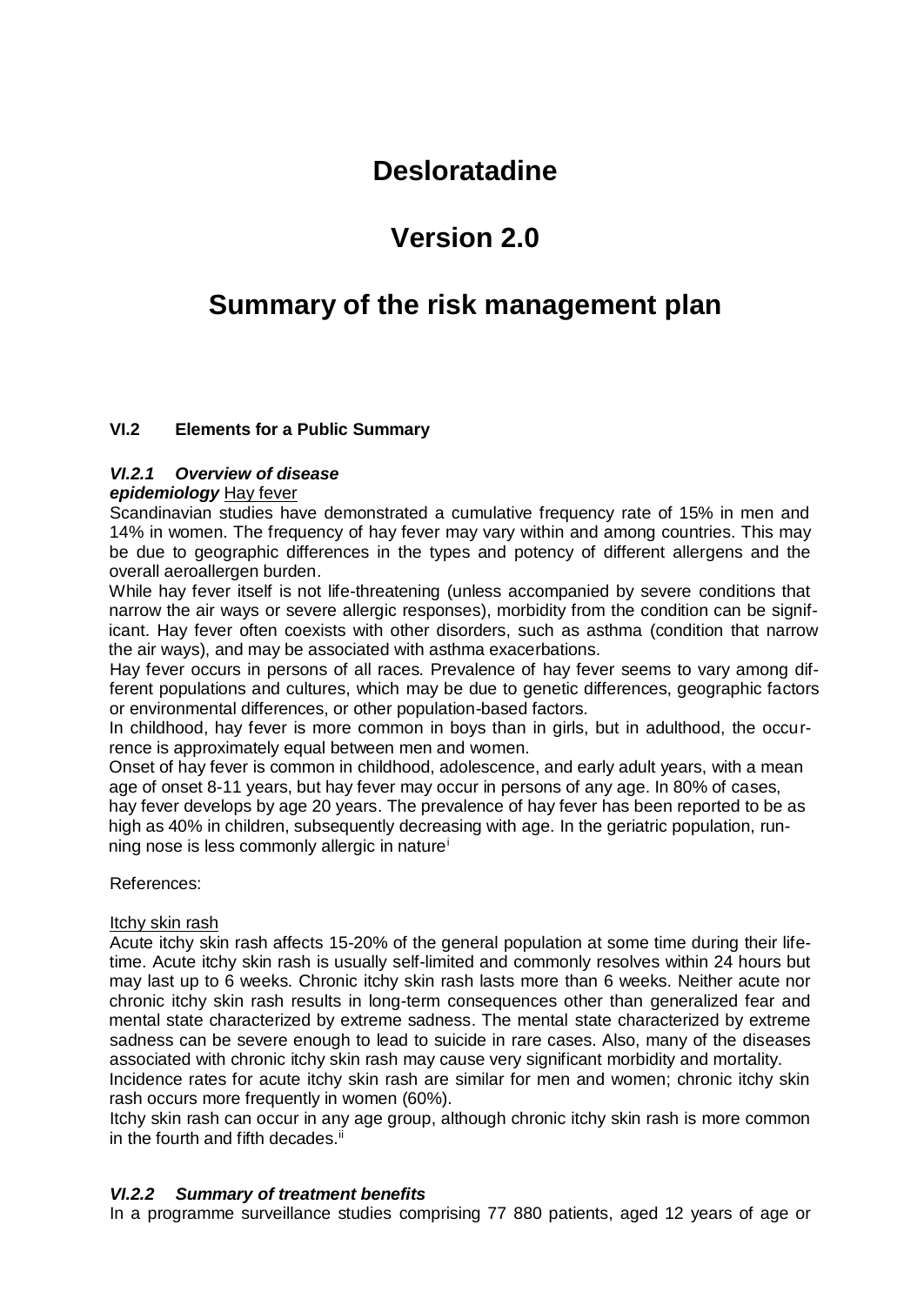above, all patients receiving oral desloratadine 5 mg once daily for a mean duration of up to 40.4 days, tolerability was rated as excellent/good by 99.1% of investigators and 98.5% of subjects. Desloratadine therapy significantly reduced nasal and ocular symptom severity, itching and wheals, and sleep and activity disruption, as indicated by a reduction in mean total and individual symptom scores, and reported impairment of sleep and daily activities. The efficacy of desloratadine was rated as significantly greater by 59.4-88.0% of subjects who had previously received one drug therapy with cetirizine, fexofenadine, loratadine or mizolastine. The percentage of subjects who rated onset of symptom relief with desloratadine as faster than previous treatment ranged from 51.6% to 82.4%. Desloratadine was safe, well tolerated and efficacious in these studies. An analysis of subjects who had received previous monotherapy with a second- generation antihistamine found that most subjects rated efficacy as higher than their previous treatment, with a faster onset of symptom relief.

A total of 9246 patients with chronic itchy skin rash participated (63% female) in a study. Itching, number of swellings and the size of the largest swelling decreased significantly desloratadine therapy. In patients that received previous therapy with cetirizine, loratadine or fexofenadine alone, patients rated the onset of efficacy of desloratadine as faster in 55.5%, 54.7% and 57.6% of cases, respectively. The occurrence of adverse events was low (0.5% of patients) and no serious adverse events were reported."

### *VI.2.3 Unknowns relating to treatment benefits*

As stated in the SPC, there is limited clinical trial efficacy experience with the use of desloratadine in adolescents 12 through 17 years of age. Section VI.2.2 of this RMP presented a large study in which this subpopulation has been included and concluded both efficacy and tolerance of desloratadine. Also, the SmPC states that there are no or limited amount of data from the use of desloratadine in pregnant or lactating women.

### *VI.2.4 Summary of safety concerns*

#### **Important identified risks**

| <b>Risk</b> | What is known | 'reventability |
|-------------|---------------|----------------|
| <b>NA</b>   | ΝA            | ΝA             |

#### **Important potential risks**

| <b>Risk</b>             | What is known                                                  |
|-------------------------|----------------------------------------------------------------|
| Sleepiness (somnolence) | In clinical trials there was no excess in the frequency of oc- |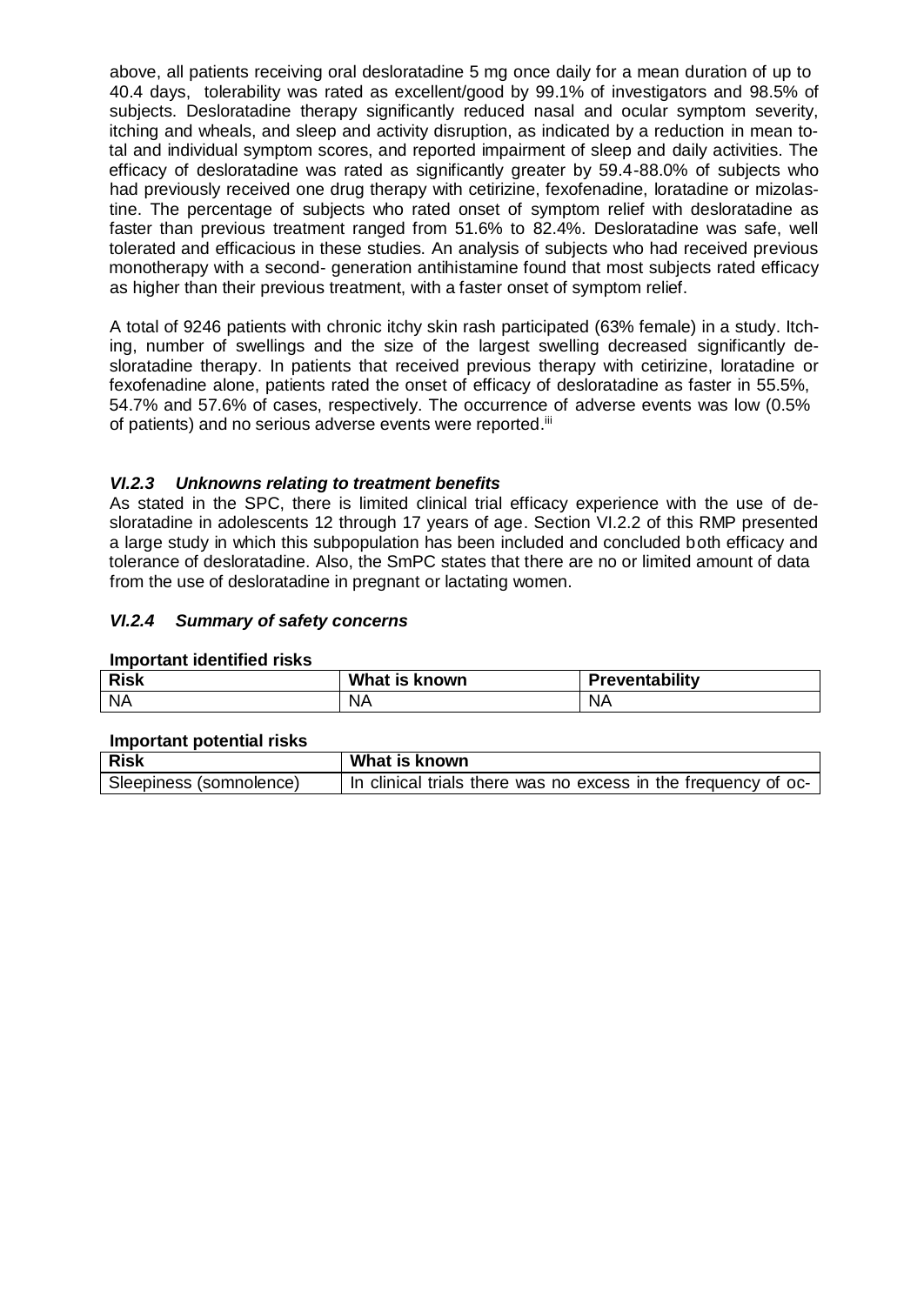| <b>Risk</b>                                                                                                  | What is known                                                                                                                                          |
|--------------------------------------------------------------------------------------------------------------|--------------------------------------------------------------------------------------------------------------------------------------------------------|
|                                                                                                              | currence of somnolence as compared to placebo (substance<br>with no medicinal effect).                                                                 |
| Fits (seizures)                                                                                              | Fits were reported in post marketing experience for de-<br>sloratadine.                                                                                |
| which<br>Blood<br>show<br>tests<br>changes in the way the liver<br>is working (liver enzyme ele-<br>vations) | Blood tests which show changes in the way the liver is work-<br>ing have been observed in post marketing experience for<br>desloratadine.              |
| Inflammation<br>of<br>the<br>liver<br>causing yellowing of the skin<br>or eyes (hepatitis)                   | Inflammations of the liver causing yellowing of the skin or<br>eyes have been observed in post marketing experience for<br>desloratadine.              |
| Faster heart beat (tachycar-<br>dia)                                                                         | Faster heart beats have been observed in post marketing<br>experience for desloratadine                                                                |
| Serious allergic reaction<br>which causes difficulty in<br>breathing or dizziness (ana-<br>phylaxis)         | Serious allergic reactions which cause difficulty in breathing<br>or dizziness have been observed in post marketing experi-<br>ence for desloratadine. |
| Serious<br>reaction<br>allergic<br>which causes swelling of the<br>face or throat (angioedema)               | Serious allergic reactions which causes swelling of the face<br>or throat have been observed in post marketing experience<br>for desloratadine         |

### **Missing information**

| <b>Risk</b>              | What is known                                                    |
|--------------------------|------------------------------------------------------------------|
| Use in children under 12 | Desloratadine is not recommended in children under 12            |
| years                    | years old. Efficacy and safety of desloratadine tablets in chil- |
|                          | dren under 12 years of age have not been established.            |
| Use during pregnancy and | In animal studies, desloratadine has not caused birth de-        |
| breast-feeding           | fects. The safe use of the medicinal product during pregnan-     |
|                          | cy and breast feeding has not been established. The use of       |
|                          | desloratadine during pregnancy and breast feeding is there-      |
|                          | fore not recommended.                                            |

## *VI.2.5 Summary of risk minimisation measures by safety concern*

All medicines have a Summary of Product Characteristics (SmPC) which provides physicians, pharmacists and other health care professionals with details on how to use the medicine, the risks and recommendations for minimising them. An abbreviated version of this in lay language is provided in the form of the package leaflet (PL). The measures in these documents are known as routine risk minimisation measures.

This medicine has no additional risk minimisation measures.

#### *VI.2.6 Planned post authorisation development plan*

No post-authorisation safety or efficacy studies are ongoing or are planned to be conducted for desloratadine.

| <b>Version</b> | <b>Date</b> | <b>Safety Concerns</b>           | <b>Comment</b>       |
|----------------|-------------|----------------------------------|----------------------|
| 1.0            | 25/02/2014  | Missing information:             | Initial version- not |
|                |             | Use in children under            | approved             |
|                |             | 12 years                         |                      |
|                |             | - Use in pregnancy               |                      |
| 2.0            |             | Addition of the following poten- |                      |
|                |             | tial risks:                      |                      |

### *VI.2.7 Summary of changes to the Risk Management Plan over time*